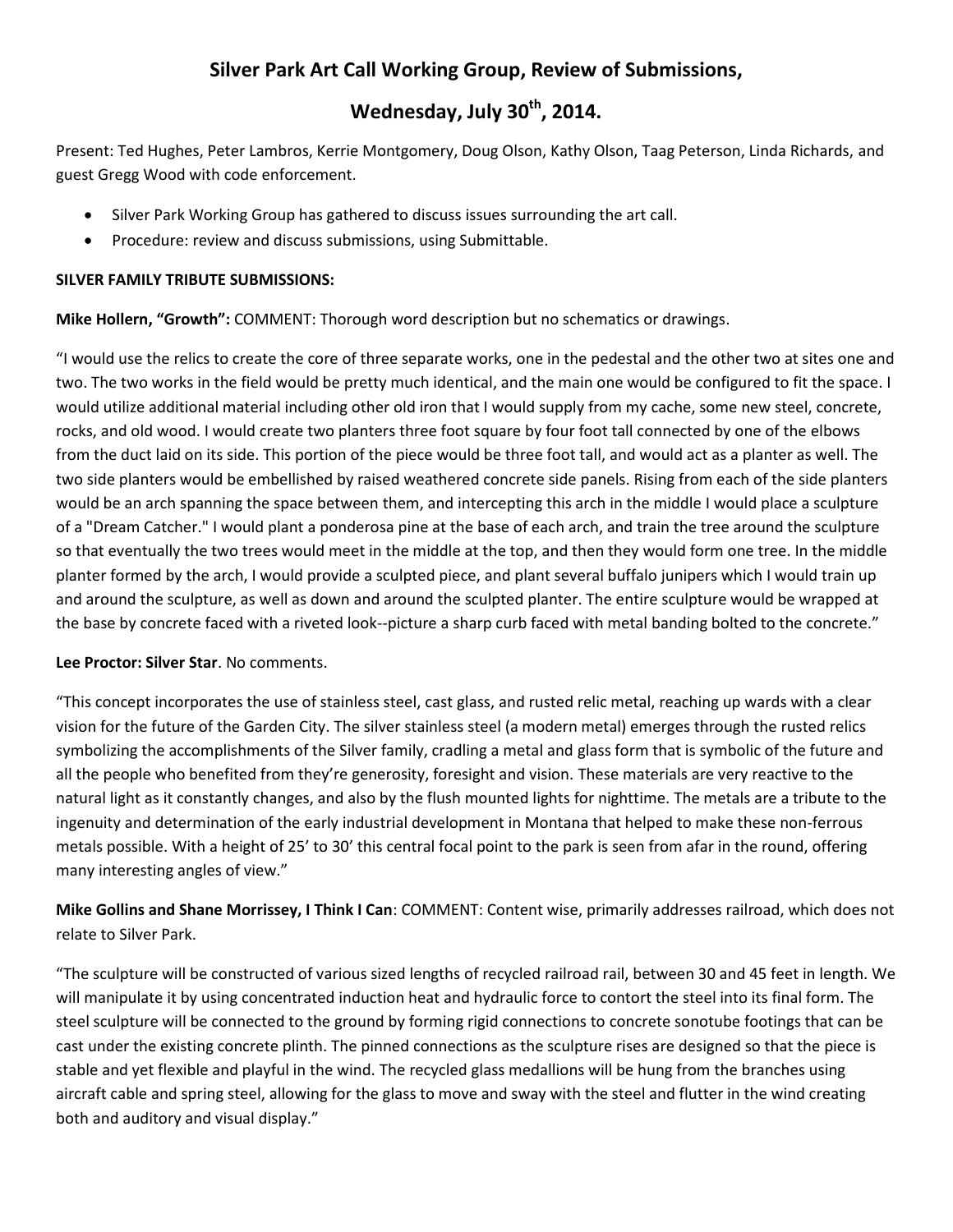**Seth Palmiter:** sail like uplift forms. COMMENT: Rushed and overly general. Promising and experienced artist, but proposal does not directly relate to Silver Park.

"The sculpture will be constructed of various sized lengths of recycled railroad rail, between 30 and 45 feet in length. We will manipulate it by using concentrated induction heat and hydraulic force to contort the steel into its final form. The steel sculpture will be connected to the ground by forming rigid connections to concrete sonotube footings that can be cast under the existing concrete plinth. The pinned connections as the sculpture rises are designed so that the piece is stable and yet flexible and playful in the wind. The recycled glass medallions will be hung from the branches using aircraft cable and spring steel, allowing for the glass to move and sway with the steel and flutter in the wind creating both and auditory and visual display."

**John Paoli/Inkstone Design, Vision Enhancers**: See below for artists description. Using the relics and optical devices, create binoculars, kaleidoscope, etc. that engages public. COMMMENT: Whimsical and engaging, maybe too whimsical for the Silver Memorial.

**Ryan Bundy and Brad Benke, Reveal**. The proposed sculpture is a colossal metal sphere that interacts with the surrounding landscape. COMMENT: Work fits concept, but may be too colossal, blocking landscape and main shelter.

"As you walk through the park you will notice the large sphere at the center, suspended in the air. The size and shape of the sphere make it visually engaging from all angles and distances. From a distant vantage point the rusted sphere will be an intriguing cracked mass at the center of the park. The shadows will play through the cracks differently from all angles. Various spots in the park will be marked by a piece of rusted metal embedded in the path, and these points will hold a special moment of discovery. From these spots the cracks will perfectly reveal the contour of the mountains beyond. From up close the rusted skin will come alive with texture. Users are invited to walk into the middle of the plinth; looking straight up at the sphere, users will discover the oculus that reveals the sky above."

- With the detail which was provided with the present calls, Kerrie Montgomery was dissatisfied with submissions and so few, but had to leave before a complete review of Percent for Art submissions.
- Only eleven total entries for both the Percent for Art and the Tribute calls.
- Committee reviews the Percent for Art submissions.

## **PERCENT FOR ART SUBMISSIONS**:

**Mike Gollins & Shane Morrissey, Kaliedo Fantastico.** COMMENT: The image provided of the kaleidoscope is clunky, lacks schematics.

"Kaleido Fantastico takes a toy that typically fits in the palm of a child's hand and makes it a multi-user steel sculpture 9 feet tall and 17 feet wide and weighing several tons. The intention of our sculpture is to create a whimsical, multi-person kaleidoscope adjacent to the bike path in Silver Park. The bones of the piece are the propeller shaft and twin turbos that are currently resting the south of the site. The sculpture will be activated by a large crank which would supply two optical stations with the magic of morphing geometric shapes in light and color. The crank-shaft will be turned by one person creating a brilliant show of light and pattern for the two viewing stations. The sculpture requires teamwork, as the person turning the shaft cannot view the kaleidoscope at the same time. Each person must put in their time to get something out of the sculpture. It is a sculpture that is beautiful to the passer-by, but it cannot be fully experienced until one takes the time to stop, investigate and engage."

**Ryan Bundy and Brad Benke, Passage**. COMMENT: Submerged, enclosed space could be invitation for nefarious behavior.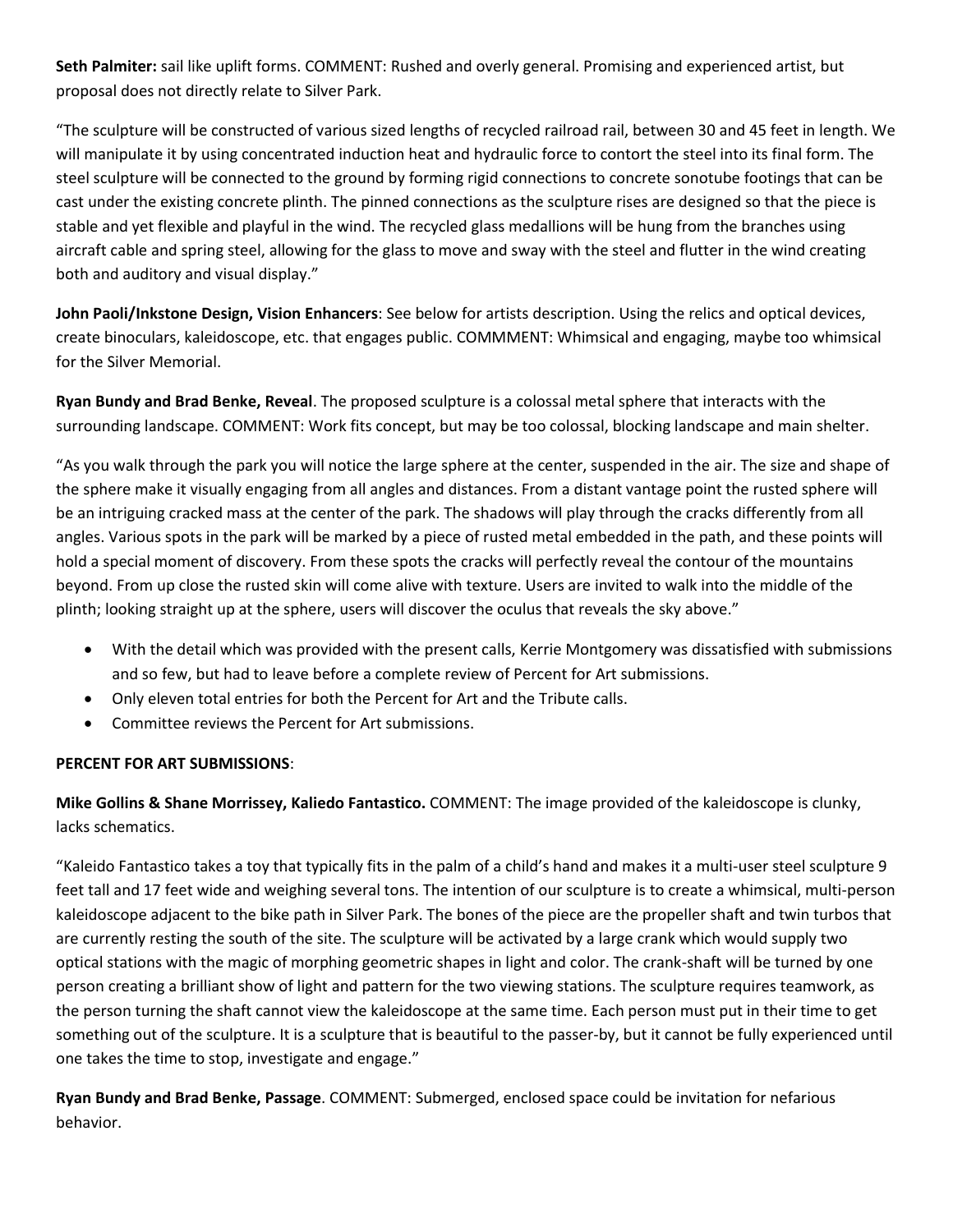"Walking along the meandering trails of Silver Park you are presented with an entrance to a path. Either out of curiosity or desire for a shortcut you decide to enter. As the walls rise around you and the background noises of the park subside, you notice the tone of the park has changed and you have begun to engage with something more intimate. By bringing your own past experiences with you on your way through Passage you will have a unique experience from every other visitor. The smell, texture, and scale of the charred wood may stir a memoires of bonfires with friends, derelict buildings of generations past, or the many forest fires that have claimed miles of Montana forests. Making your way through the entrance the walls begin to gently open up and you are presented with a central pavilion space. You become aware of the scale of the blue sky above, the depth of black charred wood, and the glow of the orange/red rusted steel as it reflects the sunlight. Whether you decide to sit down or continue through Passage, this minimally detailed void at the center of the sculpture gives you a heightened consciousness of the current moment as it engages you with the scale, textures, and forms of Western Montana. Exiting the sculpture is a reverse experience of the entrance. As the charred wood walls lean back inward you are squeezed through a tighter corridor and ejected back into your daily life. Continuing on your way through SIlver Park, time begins to unwind back to normal, and you are left with the sensation that what you just experienced was on scale much bigger than yourself."

#### **John Paoli/Inkstone Design.** COMMENT: Promising. Interactive.

Interactive Artworks for the Silver Park and the Morris and Helen Silver Tribute at Silver Park

"The mission of the Silver Family Foundation is to help youth reach their greatest potential by providing financial support to non-profits that utilize experiential educational opportunities for children".

This proposal is for three unique pedestal mounted sculptures repurposing the existing historic relics onsite into remade imaginative, interactive sculptures. The sculptures include the following:

The sculptures will be large scale kaleidoscope, microscope, and binoculars with a periscope as an alternate.

All of these scopes are originally designed to enhance one's scope of vision, whether it be for the study of flora and fauna, a distant horizon, or just to inspire the imagination by interacting with these sculptures.

The goal of these sculptures is to engage all users to explore the park from varying focal points. Since experience is tantamount to the foundations' goals these sculptures will provide a medium for the youth and adults of our community to view nature differently, using large whimsical abstractions of the site historical objects specified. The intent is to have a unified installation of 3 different sculptures of the same order, much like the timber-frame structures on site. We felt the placement order would work best if positioned as follows:

#### **Karen Slobod, The Came Before Us.** COMMENT: Addresses presence of Native Americans in addition to mill site.

"The sculpture "They Came Before Us" references the Mill site with beams and pipes (repurposed by Heritage Timber), and brigs together symbolic elements to pay homage to the history of this place -- located at the heart of Missoula. "They Came Before Us" combines railroad trestles to reference the adjacent rail line and it's connection to the mills, native american symbol The Four Directions to recognize the original people of Missoula, and river rock and chimes (made from pipes like those found on site) to represent the sounds of the Clark Fork river and clang of machinery from the days when Missoula was a hub of the lumber industry."

**Wesley Delano & Caleb Kasper, Dam Break (working title).** Promising.